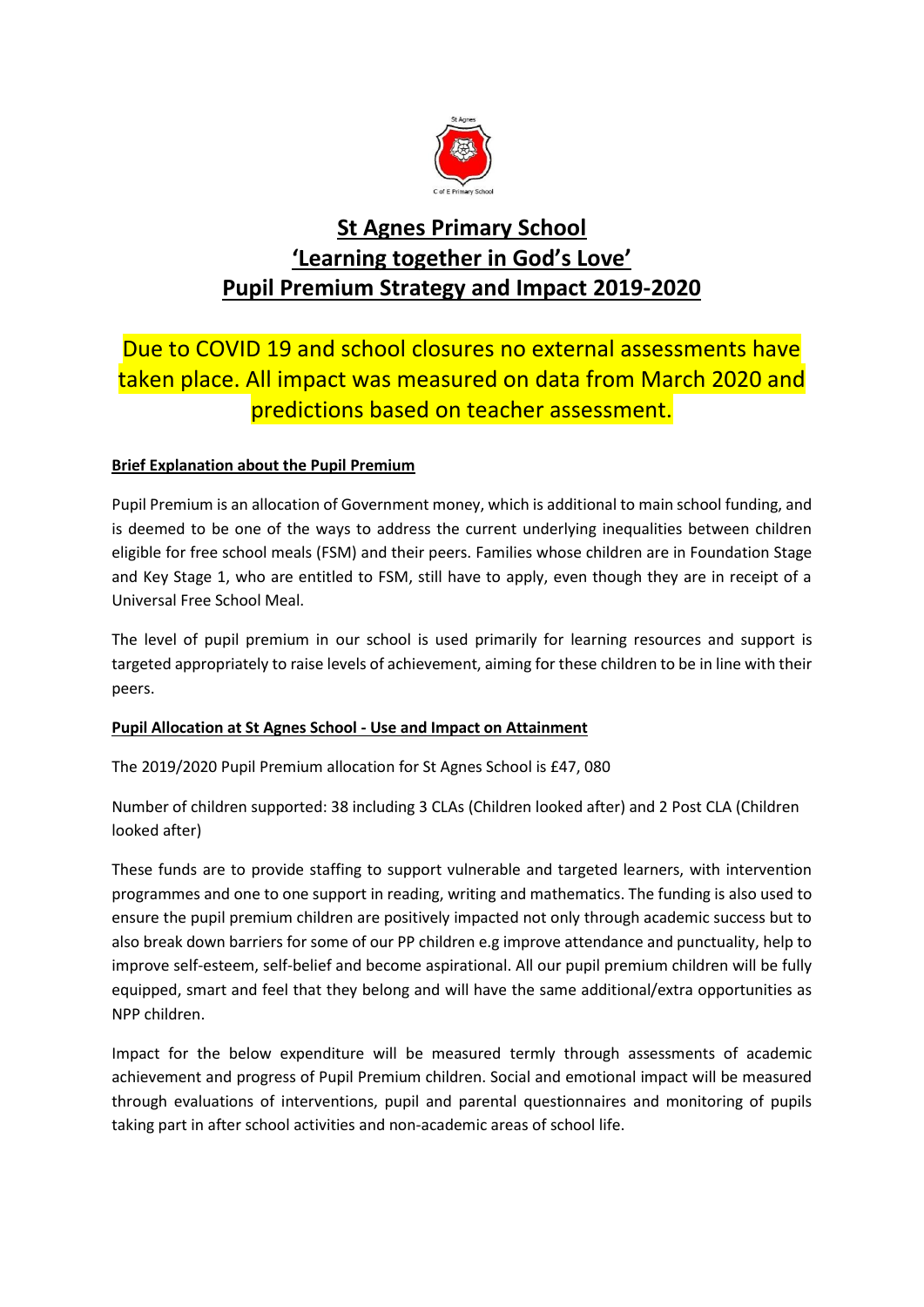| Barriers to learning and allocation of                                                                                                                             | <b>Allocated costs</b>                                                                               | <b>Intended Outcome/Impact</b>                                                                                                                                                                                                                                  |
|--------------------------------------------------------------------------------------------------------------------------------------------------------------------|------------------------------------------------------------------------------------------------------|-----------------------------------------------------------------------------------------------------------------------------------------------------------------------------------------------------------------------------------------------------------------|
| expenditure                                                                                                                                                        |                                                                                                      |                                                                                                                                                                                                                                                                 |
| <b>Teaching and learning interventions</b>                                                                                                                         |                                                                                                      |                                                                                                                                                                                                                                                                 |
| Reading, phonics and writing interventions in                                                                                                                      |                                                                                                      | Pupils targeted for this intervention to                                                                                                                                                                                                                        |
| EYFS/KS1. (AR)<br>PSHE interventions in EYFS / KS1                                                                                                                 | LSA to provided<br>intervention<br>5 hours per week x 38<br>weeks $-$ (11.85 per<br>hour - £2251.50) | make good progress. All children to<br>make progress at least in line with<br>national expectations. To aim for PP<br>children to be in line with National<br>Expectations. EYFS - 71% (5/7 children)<br>KS1-50% (4/8 children) - March 2020<br>due to COVID 19 |
|                                                                                                                                                                    | LSA to provide<br>intervention<br>5 hours per week x 38<br>weeks $-$ (11.85 per<br>hour - £2251.50)  | Pupils targeted for this intervention to<br>become more able to handle their<br>emotions and therefore in able to<br>access learning. - 100% ELG PSHE -<br>March 2020 due to COVID 19                                                                           |
| KS1 - Group tuition<br>Specific Maths and writing that individual<br>children find challenging. Small group work to<br>also help children build their self-esteem. | Intervention teacher -<br>12 hours per week<br>£5122.40                                              | Pupils targeted for this intervention to<br>make good progress. All children to<br>make progress at least in line with<br>national expectations. To aim for PP<br>children to be in line with National                                                          |
| Specific interventions to ensure PP children<br>achieve greater depth.                                                                                             |                                                                                                      | Expectations. 50% (4/8 children) -<br>March 2020 - 2 new starters in Jan 20                                                                                                                                                                                     |
| Specific intervention to ensure PP catch up<br>from emerging to expected.                                                                                          |                                                                                                      | To aim for targeted children to achieve<br>greater depth. No Greater Depth<br>assessments due to COVID 19                                                                                                                                                       |
| Learning support Assistant - to provide                                                                                                                            |                                                                                                      |                                                                                                                                                                                                                                                                 |
| specific intervention to ensure PP<br>achievement                                                                                                                  | 15 hours per week -<br>£6754.50                                                                      |                                                                                                                                                                                                                                                                 |
| (EH and KCW)                                                                                                                                                       |                                                                                                      |                                                                                                                                                                                                                                                                 |
| Individual targeted support for reading in Key<br>Stage Two (MM)                                                                                                   | 3 hours per week -<br>(E2280)                                                                        | Children becoming competent readers<br>of a variety of texts and comprehension<br>skills developing. Reading levels to be in<br>line or above national expectations.                                                                                            |
| Specific group targeted support in Numeracy<br>in Key Stage Two (ZG and MM)                                                                                        | 10 hours per week -<br>(E4370)                                                                       | $LKS2 - 66% (8/12 children) - as at$<br>March 20<br>Children to be given extra support to                                                                                                                                                                       |
|                                                                                                                                                                    |                                                                                                      | develop Mathematical skills and                                                                                                                                                                                                                                 |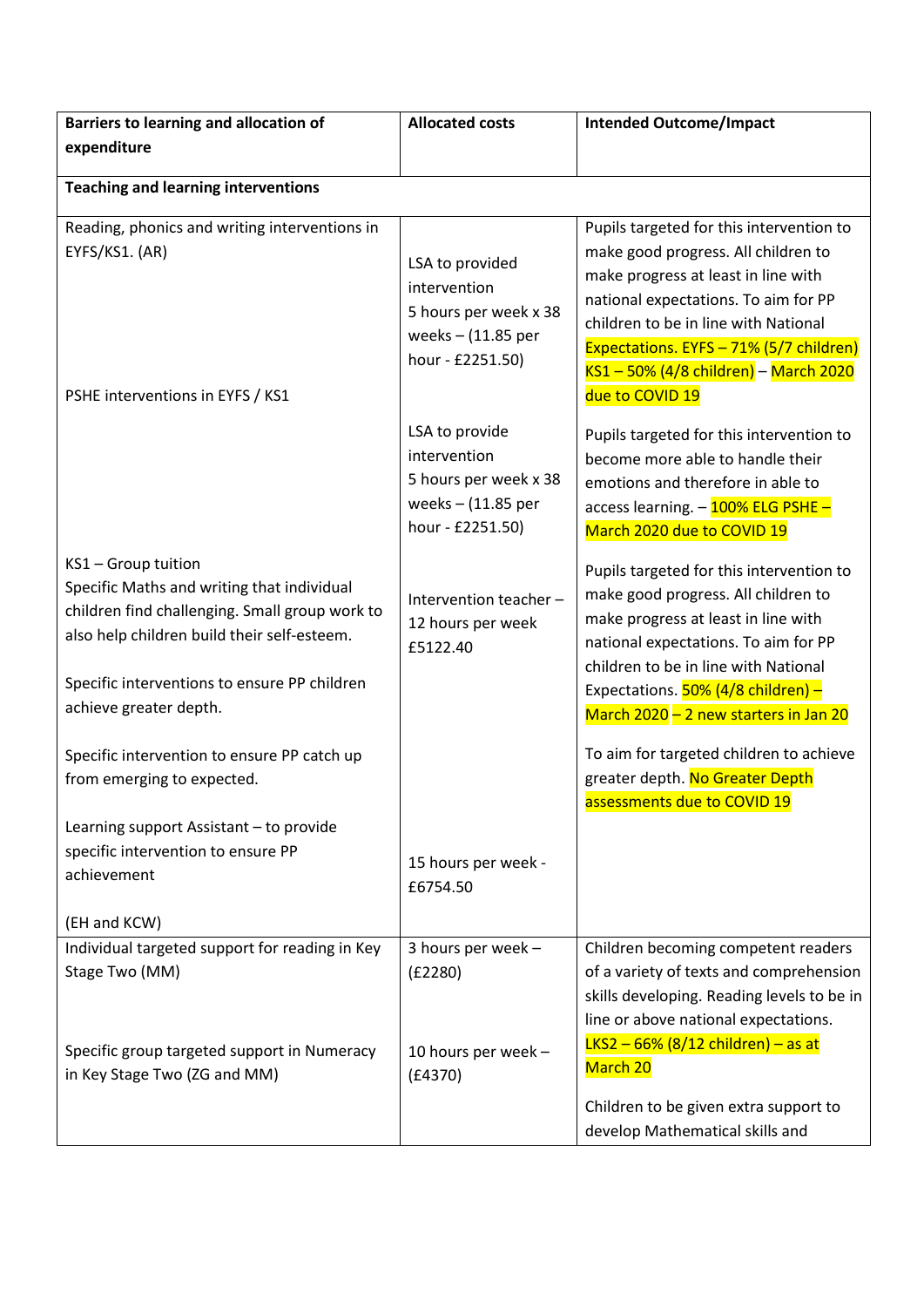| Small group work with targeted (at risk of not  | 3 hours per week -         | become more competent                  |
|-------------------------------------------------|----------------------------|----------------------------------------|
| achieving in Summer term) children in Reading   | (E2280)                    | Mathematicians.                        |
| (ZG)                                            |                            |                                        |
|                                                 |                            | Develop self-confidence. Develop       |
|                                                 |                            | inference and deduction skills.        |
| Learning support assistant to provide specific  |                            | Children to make good progress and be  |
| intervention in Upper and Lower Key Stage 2     | 15 hours per week -        | in line with national expectations.-   |
| to target PP children (ZG, EH, MM)              | (E6754.50)                 | UKS2 - 80% (4/5 children) as at March  |
|                                                 |                            | <b>2020</b>                            |
|                                                 |                            |                                        |
| Additional lunchtime support for pupil          | 1 hour per day - £2850     | Pupil premium child is able to access  |
| premium child to ensure access to social        |                            | social situations.                     |
| times.                                          |                            | To enable children to deal with        |
|                                                 |                            | emotional and traumatic difficulties   |
| Counselling service for vulnerable children -   |                            | and be able to access learning more    |
| emotional wellbeing - 3 children                | £36 per child x 38 -       | successfully.                          |
|                                                 | £5472)                     |                                        |
|                                                 |                            | See PSHE data as at March 2020         |
| Daily Meet and Greet sessions for children that |                            |                                        |
| need emotional support at the start of the day  | £1100                      |                                        |
| -2 children                                     |                            |                                        |
|                                                 |                            |                                        |
|                                                 |                            |                                        |
| Commando Joe RESPECT program                    | <b>Funding from Sports</b> |                                        |
|                                                 | Premium                    |                                        |
|                                                 |                            |                                        |
|                                                 |                            |                                        |
|                                                 |                            | The Pupil Premium children will gain a |
|                                                 |                            | range of resilience, perseverance and  |
|                                                 |                            | team building skills to develop EHW    |
|                                                 |                            | and enable them to be more successful  |
|                                                 |                            | learners. - SEE COMMANDO JOE DATA      |
|                                                 |                            |                                        |
| <b>Training for staff</b>                       |                            |                                        |
|                                                 |                            |                                        |
| Peer Mentoring and Mental Health First Aid      | £1000                      | To develop staff to ensure that any    |
|                                                 |                            | issues around child mental health are  |
|                                                 |                            | addressed promptly and effectively.    |
|                                                 |                            | 2 Staff trained in Mental Health First |
|                                                 |                            | Aid and peer mentoring partially       |
|                                                 |                            | implemented due to COVID 19            |